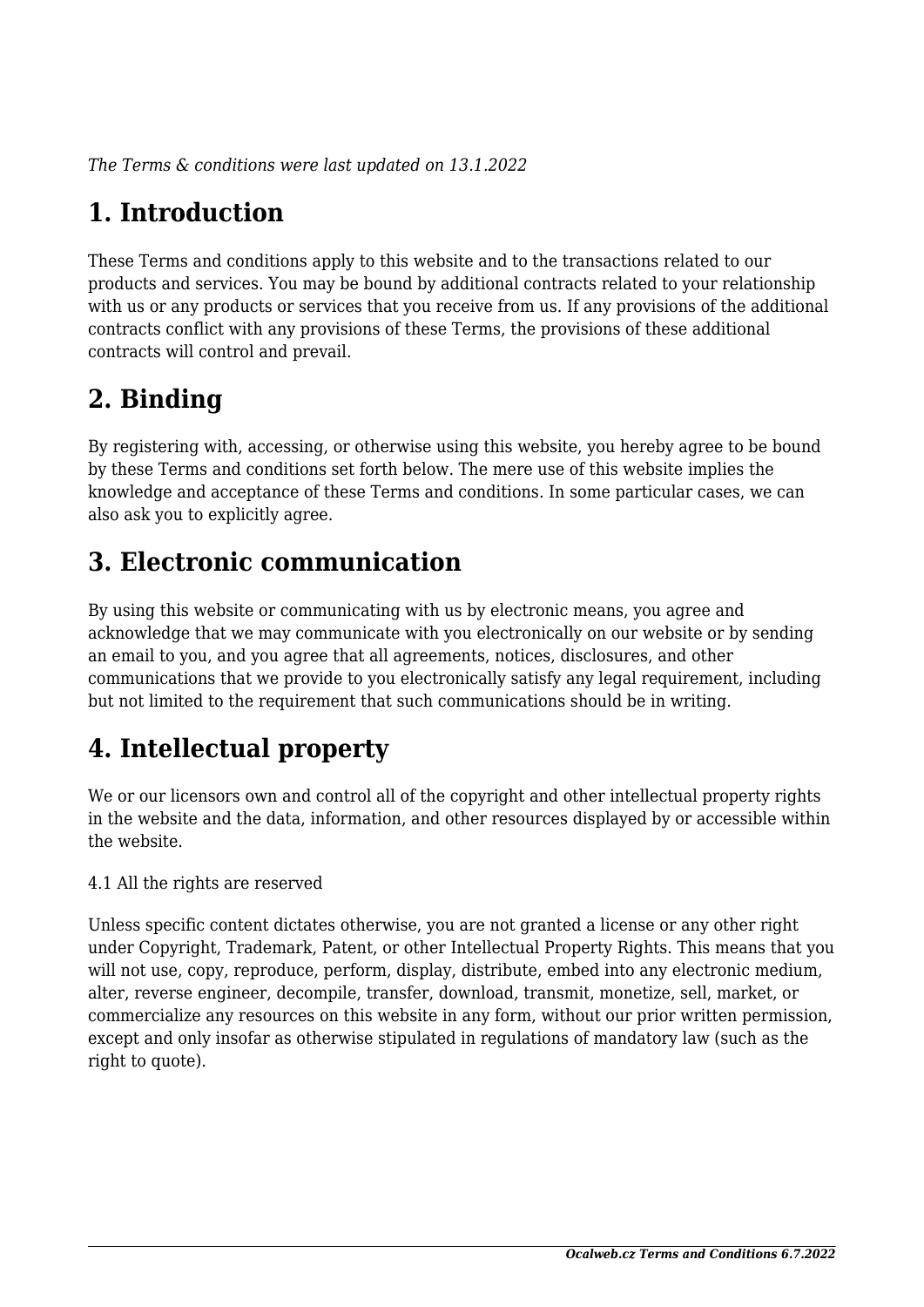# **5. Third-party property**

Our website may include hyperlinks or other references to other party's websites. We do not monitor or review the content of other party's websites which are linked to from this website. Products or services offered by other websites shall be subject to the applicable Terms and Conditions of those third parties. Opinions expressed or material appearing on those websites are not necessarily shared or endorsed by us.

We will not be responsible for any privacy practices or content of these sites. You bear all risks associated with the use of these websites and any related third-party services. We will not accept any responsibility for any loss or damage in whatever manner, however caused, resulting from your disclosure to third parties of personal information.

#### **6. Responsible use**

By visiting our website, you agree to use it only for the purposes intended and as permitted by these Terms, any additional contracts with us, and applicable laws, regulations, and generally accepted online practices and industry guidelines. You must not use our website or services to use, publish or distribute any material which consists of (or is linked to) malicious computer software; use data collected from our website for any direct marketing activity, or conduct any systematic or automated data collection activities on or in relation to our website.

Engaging in any activity that causes, or may cause, damage to the website or that interferes with the performance, availability, or accessibility of the website is strictly prohibited.

## **7. Idea submission**

Do not submit any ideas, inventions, works of authorship, or other information that can be considered your own intellectual property that you would like to present to us unless we have first signed an agreement regarding the intellectual property or a non-disclosure agreement. If you disclose it to us absent such written agreement, you grant to us a worldwide, irrevocable, non-exclusive, royalty-free license to use, reproduce, store, adapt, publish, translate and distribute your content in any existing or future media.

### **8. Termination of use**

We may, in our sole discretion, at any time modify or discontinue access to, temporarily or permanently, the website or any Service thereon. You agree that we will not be liable to you or any third party for any such modification, suspension or discontinuance of your access to, or use of, the website or any content that you may have shared on the website. You will not be entitled to any compensation or other payment, even if certain features, settings, and/or any Content you have contributed or have come to rely on, are permanently lost. You must not circumvent or bypass, or attempt to circumvent or bypass, any access restriction measures on our website.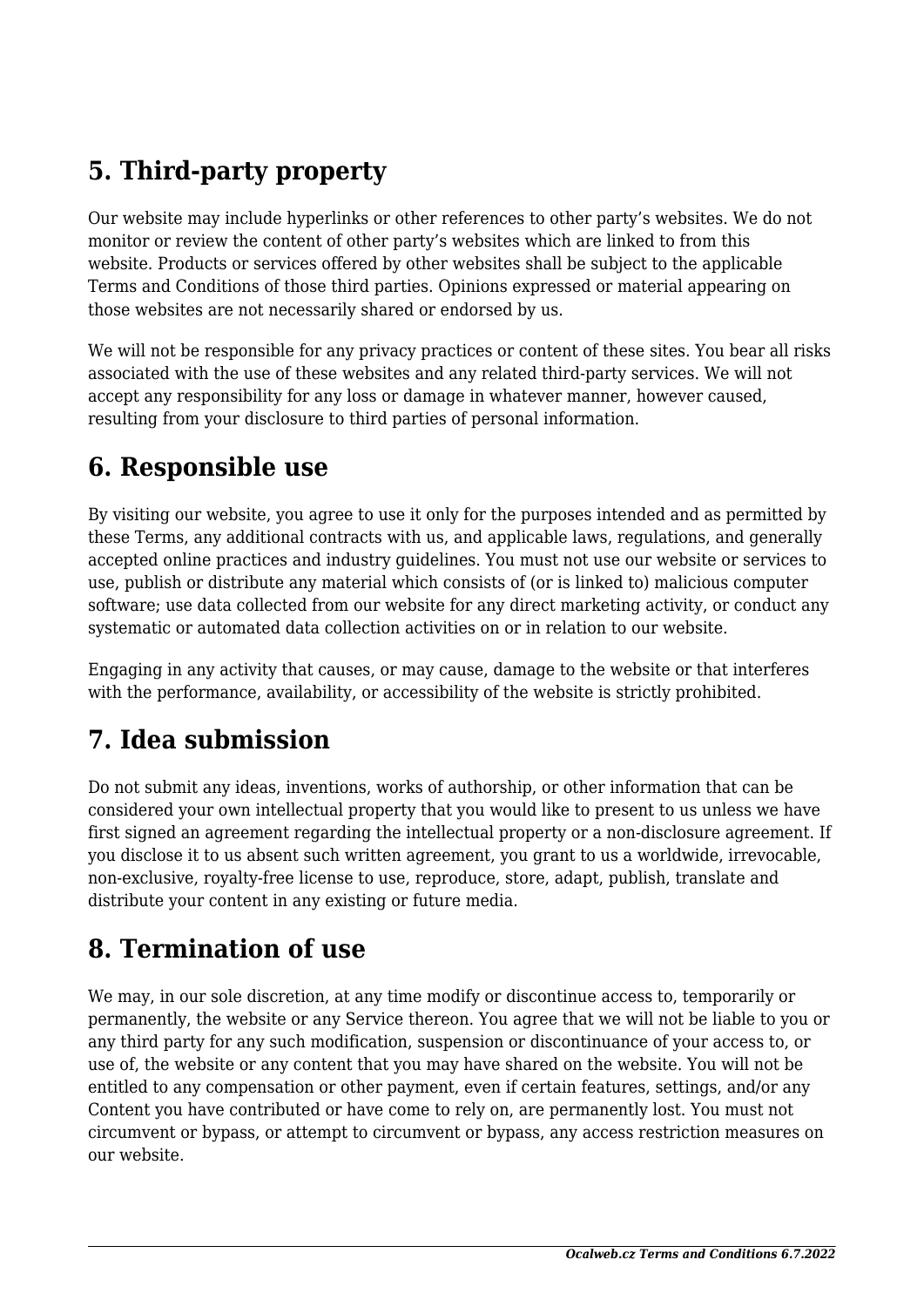### **9. Warranties and liability**

Nothing in this section will limit or exclude any warranty implied by law that it would be unlawful to limit or to exclude. This website and all content on the website are provided on an "as is" and "as available" basis and may include inaccuracies or typographical errors. We expressly disclaim all warranties of any kind, whether express or implied, as to the availability, accuracy, or completeness of the Content. We make no warranty that:

- this website or our content will meet your requirements;
- this website will be available on an uninterrupted, timely, secure, or error-free basis.

Nothing on this website constitutes or is meant to constitute, legal, financial or medical advice of any kind. If you require advice you should consult an appropriate professional.

The following provisions of this section will apply to the maximum extent permitted by applicable law and will not limit or exclude our liability in respect of any matter which it would be unlawful or illegal for us to limit or to exclude our liability. In no event will we be liable for any direct or indirect damages (including any damages for loss of profits or revenue, loss or corruption of data, software or database, or loss of or harm to property or data) incurred by you or any third party, arising from your access to, or use of, our website.

Except to the extent any additional contract expressly states otherwise, our maximum liability to you for all damages arising out of or related to the website or any products and services marketed or sold through the website, regardless of the form of legal action that imposes liability (whether in contract, equity, negligence, intended conduct, tort or otherwise) will be limited to the total price that you paid to us to purchase such products or services or use the website. Such limit will apply in the aggregate to all of your claims, actions and causes of action of every kind and nature.

### **10. Privacy**

To access our website and/or services, you may be required to provide certain information about yourself as part of the registration process. You agree that any information you provide will always be accurate, correct, and up to date.

We have developed a policy to address any privacy concerns you may have. For more information, please see our **Privacy Statement** and our Cookie Policy.

## **11. Export restrictions / Legal compliance**

Access to the website from territories or countries where the Content or purchase of the products or Services sold on the website is illegal is prohibited. You may not use this website in violation of export laws and regulations of Czech Republic.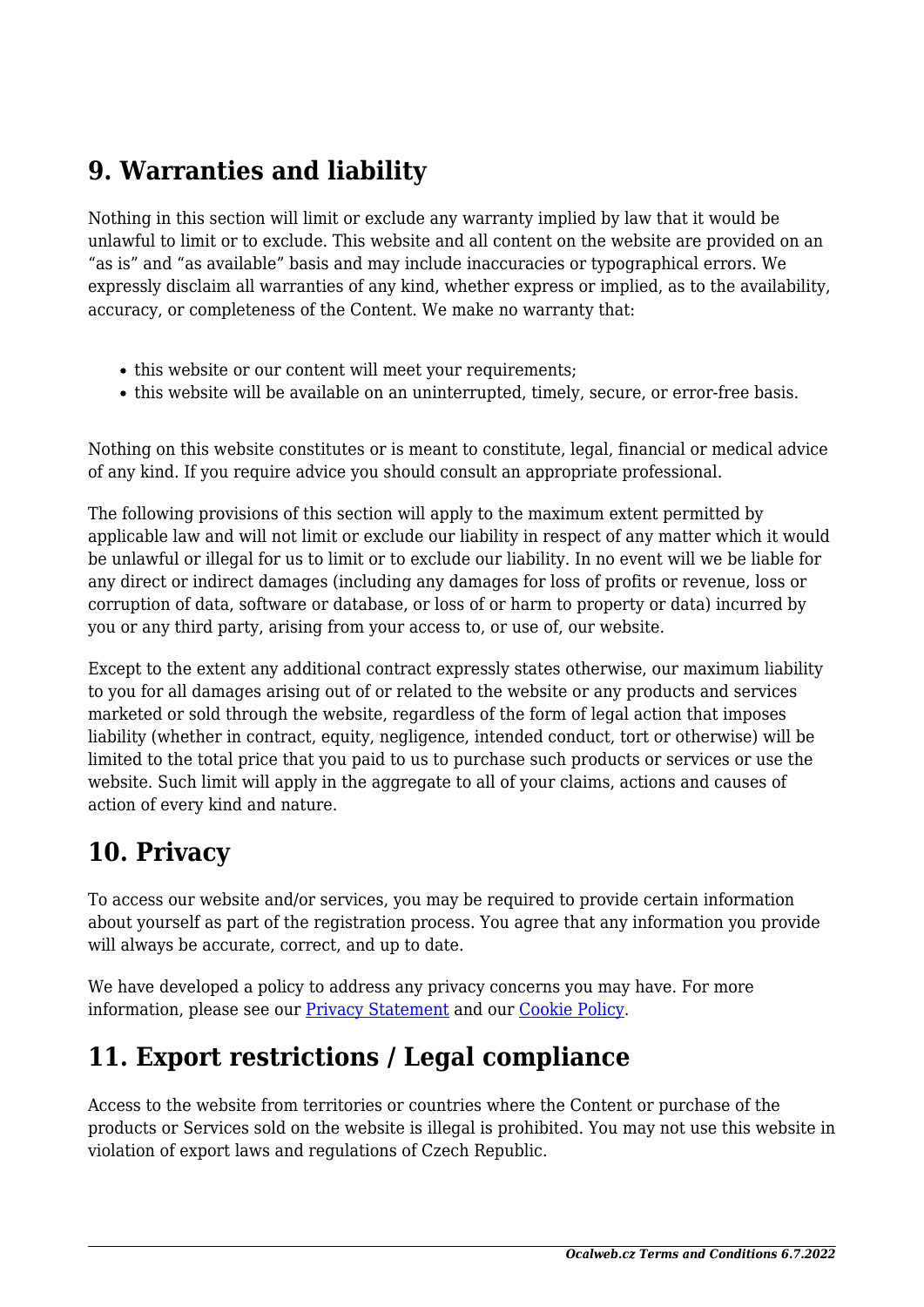### **12. Assignment**

You may not assign, transfer or sub-contract any of your rights and/or obligations under these Terms and conditions, in whole or in part, to any third party without our prior written consent. Any purported assignment in violation of this Section will be null and void.

#### **13. Breaches of these Terms and conditions**

Without prejudice to our other rights under these Terms and Conditions, if you breach these Terms and Conditions in any way, we may take such action as we deem appropriate to deal with the breach, including temporarily or permanently suspending your access to the website, contacting your internet service provider to request that they block your access to the website, and/or commence legal action against you.

# **14. Indemnification**

You agree to indemnify, defend and hold us harmless, from and against any and all claims, liabilities, damages, losses and expenses, relating to your violation of these Terms and conditions, and applicable laws, including intellectual property rights and privacy rights. You will promptly reimburse us for our damages, losses, costs and expenses relating to or arising out of such claims.

### **15. Waiver**

Failure to enforce any of the provisions set out in these Terms and Conditions and any Agreement, or failure to exercise any option to terminate, shall not be construed as waiver of such provisions and shall not affect the validity of these Terms and Conditions or of any Agreement or any part thereof, or the right thereafter to enforce each and every provision.

### **16. Language**

These Terms and Conditions will be interpreted and construed exclusively in Czech. All notices and correspondence will be written exclusively in that language.

#### **17. Entire agreement**

These Terms and Conditions, together with our privacy statement and cookie policy, constitute the entire agreement between you and Ocal servis in relation to your use of this website.

# **18. Updating of these Terms and conditions**

We may update these Terms and Conditions from time to time. It is your obligation to periodically check these Terms and Conditions for changes or updates. The date provided at